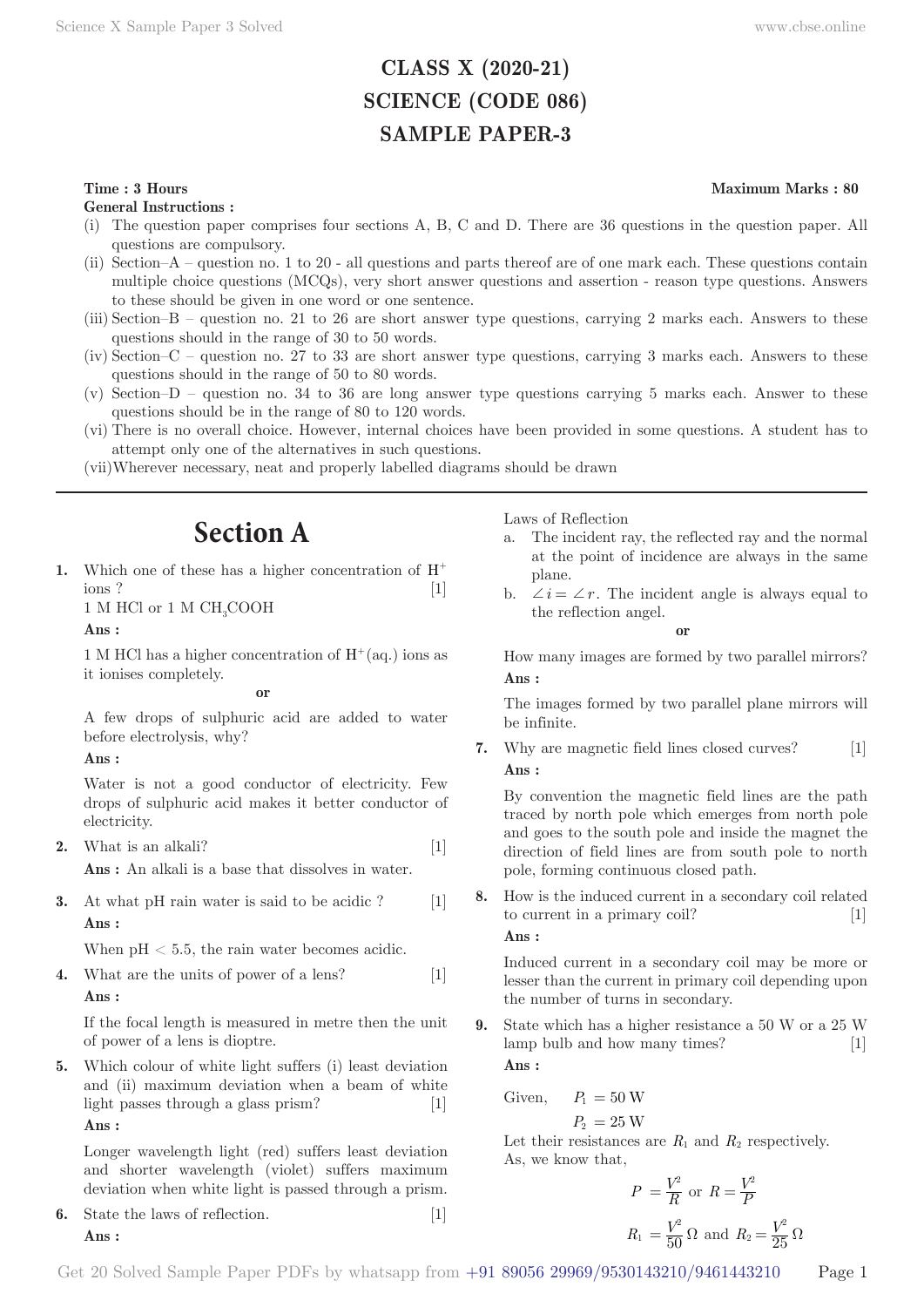*R R* 2  $\frac{1}{2}$  =  $\frac{25}{50}$  =  $\frac{1}{2}$ 

or 
$$
R_1 = \frac{1}{2}R_2
$$

i.e. 50 W bulbs has  $\frac{1}{2}$  resistance than 25 W bulb.

**or**

Define resistivity of a material. **Ans :** 

$$
R = \rho \frac{l}{A}
$$

or Resistivity,  $\rho = R \frac{A}{l}$ 

If  $A = 1$ ,  $l = 1$  then

 $\rho = R$  i.e. resistivity of a material is the resistance

of a conductor of this material whose length and area of cross- section both are unity.

**or**

Resistivity of a material is the resistance of a conductor of this material whose volume is unity.

- **10.** Name the type of blood vessels, which carry blood from organs to the heart. [1] **Ans :** Veins.
- **11.** Which tropic movement is responsible for the growth of pollen tubes towards ovules? [1]

**Ans :** Chemotropism.

**or**

Why endocrine glands release their secretions into the blood?

**Ans :** 

It is because endocrine glands are ductless.

**12.** How is the age of fossil determined? [1]

# **Ans :**

The age of fossil fuels is determined through carbondating or time dating method.

**or**

What is evolution?

**Ans :** 

Gradual unfolding of organisms from pre-existing organisms through change is called evolution.

**13.** What is acid rain? 
$$
[1]
$$

**Ans :** 

The rain water in which oxides of sulphur and nitrogen (acidic) get dissolved form acid rain.

**For question numbers 14, 15 and 16, two statements are given-one labelled Assertion (A) and the other labelled Reason (R). Select the correct answer to these questions from the codes (a), (b), (c)and (d) as given below :**

- (a) Both A and R are true and R is correct explanation of the assertion.
- (b) Both A and R are true but R is not the correct explanation of the assertion.
- (c) A is true but R is false.
- (d) A is false but R is true.

**14. Assertion :** Plaster of Paris should be stored in moisture proof containers.

**Reason :** Plaster of Paris on coming in contact of moisture, absorbs water and reacts chemically to form hydrated calcium sulphate, which sets to form a hard mass. [1]

- Ans : (a) Assertion is true and reason is correct explanation of assertion.
- **15. Assertion :** Iron is found in the free state n nature. **Reason :** Iron a highly reactive element. [1]

Ans : (d) Assertion (A) is false but reason (R) is true.

**or**

**Assertion :** Different metals have different reactivities with water and dilute acids.

**Reason :** Reactivity of a metal depends on its position in the reactivity series.

Ans : (a) Both assertion (A) and reason (R) are true and reason (R) is the correct explanation of assertion (A).

The metals placed at the top of the series are most reactive.

**16. Assertion :** Consumers are present at the first trophic level.

**Reason :** Consumers or heterotrophs fix energy making it available for autotrophs. [1]

Ans : (e) Both Assertion and Reason are false.

**17. Read the following and answer any four question from**   $(17.1)$  to  $(17.5)$ :  $1 \times 4$ 

Chemistry is one of the most sophisticated branches of science, would not have been the same if Russian scientist Dmitri Ivanovich Mendeleev had not come up with the periodic table on March 6, 1869. Untill 1863, the world was aware of only 56 known elements. The rate of scientific progress was such that every year, a new element was being discovered. It was during this time periodic table. He published the periodic table in his book- "The Relation between the Properties and Atomic Weights of the Elements". He had found a definitive pattern following which each element could be placed according to their atomic weight. He noticed that elements that are similar in their similar chemical properties either had the atomic weight or had a regular increase. He also predicted the properties of the missing (yet to be discovered) elements and gave them Sanskrit names.

- **17.1** Which of the following statement about the Mendeleev's periodic table is correct ?
- (a) It has 8 vertical columns known as groups.
- (b) It has 18 horizontal rows known as periods.
- (c) It has 7 horizontal rows known as groups
- (d) It has 18 vertical columns known as periods

Ans : (a) It has 8 vertical columns known as groups.

- **17.2** According to Mendeleev's periodic law, the elements were arranged in the periodic table in the order of :
- (a) decreasing atomic numbers
- (b) increasing atomic numbers
- (c) decreasing atomic masses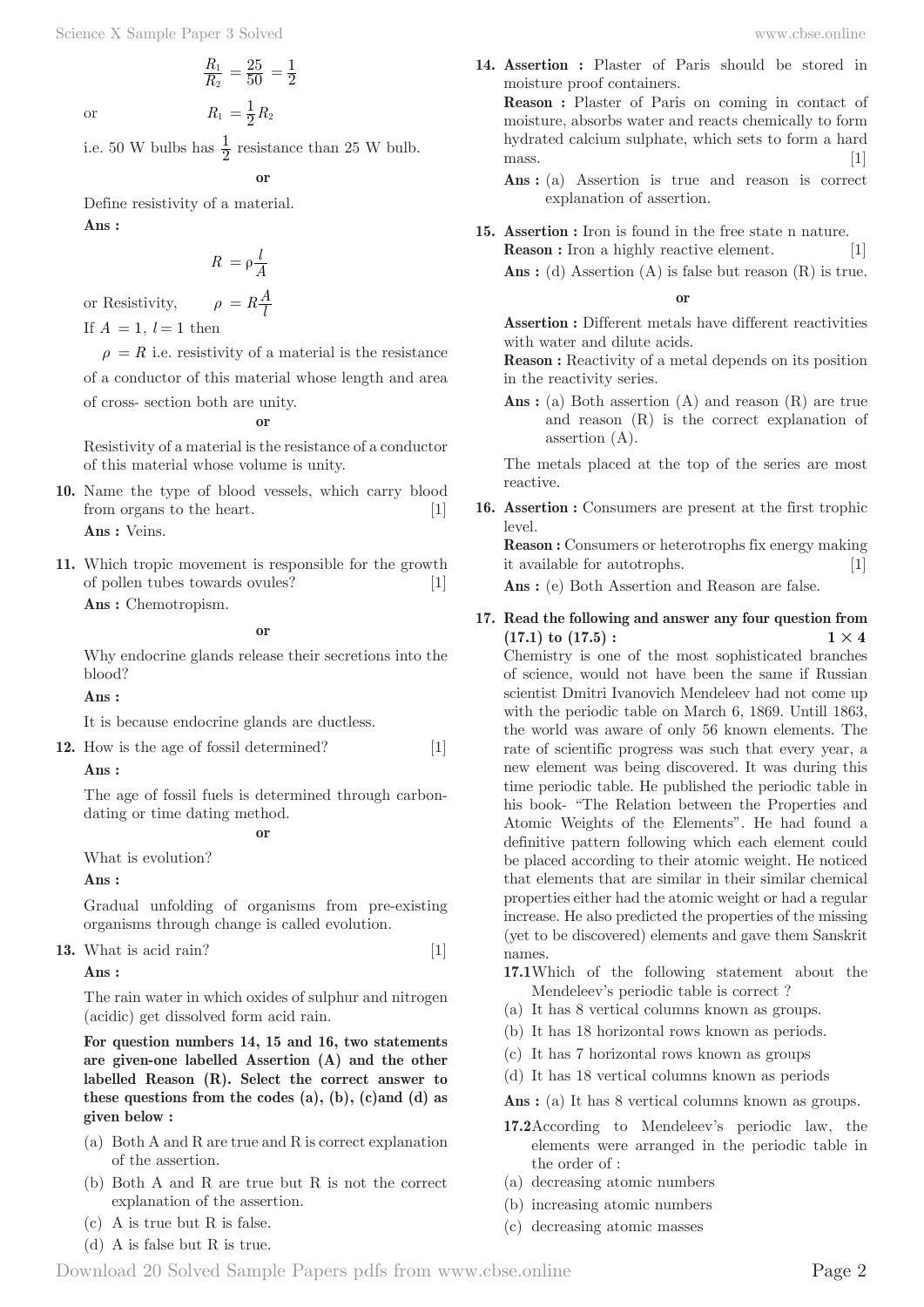(d) increasing atomic masses

Ans : (d) increasing atomic masses

- **17.3** In Mendeleev's periodic table, gaps were left for the elements to be discovered later on. An element which found a vacant place in the periodic table later on is :
- $(a)$  Se  $(b)$  Ge
- $\left( \text{c} \right)$  Si  $\left( \text{d} \right)$  Be

**Ans :** (b) Ge

- **17.4** Gallium was named by Mendeleev as :
- (a) Eka-aluminium (b) Eka-silicon
- (c) Eka-germanium (d) Eka-zinc

**Ans :** (a) Eka-aluminium

**17.5** Which of the following statement is correct in regard to Mendeleev's periodic table ?

- I. Position of isotopes could not be explained.
- II. It is true for elements upto calcium only.
- III. It could accommodate noble gases when they were disovered
- IV. It assigned correct position to hydrogen.
- (a) I and II only (b) I and III only
- (c) I, II and III (d) IV only

**Ans :** (b) I and III only

**18. Answer question numbers 18.1-18.4 on the basis of your understanding of the following paragraph and**  the related studied concepts.  $1 \times 4$ In the series combination, the resistances are joined and to end. For a series combination of resistors,  $R_s = \sum R_i$  and current through each resistor is same

but their potential difference between their ends are different according to their resistors. When two or more resistors are combined in such a way that their first ends are connected to one point and the second ends to another point. In a parallel combination of resistors,  $\frac{1}{R_p} = \frac{1}{R_1} + \frac{1}{R_2} + \dots$  $\frac{1}{p} = \frac{1}{R_1} + \frac{1}{R_2} + \dots$  and potential drop across each resistor is same but current in different resistances are different.

**18.1** If we connect *n* bulbs each with a rated power *P* in series, then the total power consumed by

- combination at rated current is (a)  $Pn$  (b)  $Pn^2$
- (c)  $P/n$  (d)  $P^2n$

Ans: (c)  $P/n$ 

When resistors are in series combination, then

$$
R_s = R_1 + R_2 + \dots + R_n
$$
  

$$
\frac{V^2}{P_s} = \frac{V_1^2}{P_1} + \frac{V_2^2}{P_2} + \dots + \frac{V_n^2}{P_n}
$$

When bulbs are of equal power, then

$$
\frac{V^2}{P_s} = \frac{nV^2}{P}
$$

$$
P_s = \frac{P}{n}
$$

**18.2** If we connect *n* bulbs each with a rated power *P* in parallel, then the total power consumed by combination at rated voltage is

$$
(a) \tPn \t\t (b) \tPn^2
$$

$$
(c) P2/n
$$

**Ans :** (a) *Pn*

or

When resistors are in parallel combination, then

$$
\frac{1}{R_p} = \frac{1}{R_1} + \frac{1}{R_2} + \dots + \frac{1}{R_n}
$$

$$
\frac{P_p}{V^2} = \frac{P_1}{V^2} + \frac{P_2}{V^2} + \dots + \frac{P_n}{V^2}
$$

$$
P_p = P_1 + P_2 + \dots + P_n
$$

 $(d)$   $P/n$ 

or  $P_p = nP$ 

- **18.3** The power consumed by *n* equal resistance in parallel is *x* times that of power consumed in series, if the voltage supply is same. The value of *x* is
- (a) *n* (b)  $n^2$
- $(c)$   $n^3$ (d)  $n^{1/2}$

Ans : (b)  $n^2$ 

Power consumed in series,  $P_s = \frac{V^2}{nR}$  and in parallel,

$$
P_p = \frac{V^2}{(R/n)}
$$
  

$$
P_p = n^2 P_s
$$

- **18.4** If resistors  $4 \Omega$ ,  $5 \Omega$  and  $6 \Omega$  are connected in series with 5 V battery, then the total power consumed by the combination is
- (a)  $\frac{5}{3}$  W  $\frac{5}{3}$  W (b)  $\frac{5}{4}$  W

(c) 
$$
\frac{9}{4}
$$
 W \t\t (d)  $\frac{1}{2}$  W

**Ans** : (a)  $\frac{5}{3}$  W

Power consumed,  $P = \frac{V^2}{R} = \frac{(5)^2}{4+5+6} = \frac{5}{3}$  W  $4+5+6$ 5 3  $=\frac{V^2}{R}=\frac{(5)^2}{4+5+6}=\frac{5}{3}$ 

**19. Read the following and answer any four question from**   $(19.1)$  to  $(19.5)$ :  $1 \times 4$ A concave mirror forms image of an object thrice in its size on a screen. Magnification of a mirror gives information about the size of the image relative to the object. It is defined as the ratio of size of image to the size of object. It is represented by *m*.

$$
m = \frac{\text{Size of image}}{\text{Size of object}}
$$

Sign of magnification by mirror gives the information about the nature of the image produce by it.

- **19.1** The nature of formed image is
- (a) Real and inverted
- (b) Virtual and erect
- (c) Virtual, and enlarged
- (d) None of these
- **Ans :** (a) Real and inverted
- **19.2** If the object *x* distance from the pole of mirror, then image distance from the pole is.

(a) 
$$
-2x
$$
  
\n(b)  $-3x$   
\n(c)  $-4x$   
\n**Ans :** (b)  $-3x$   
\nHere.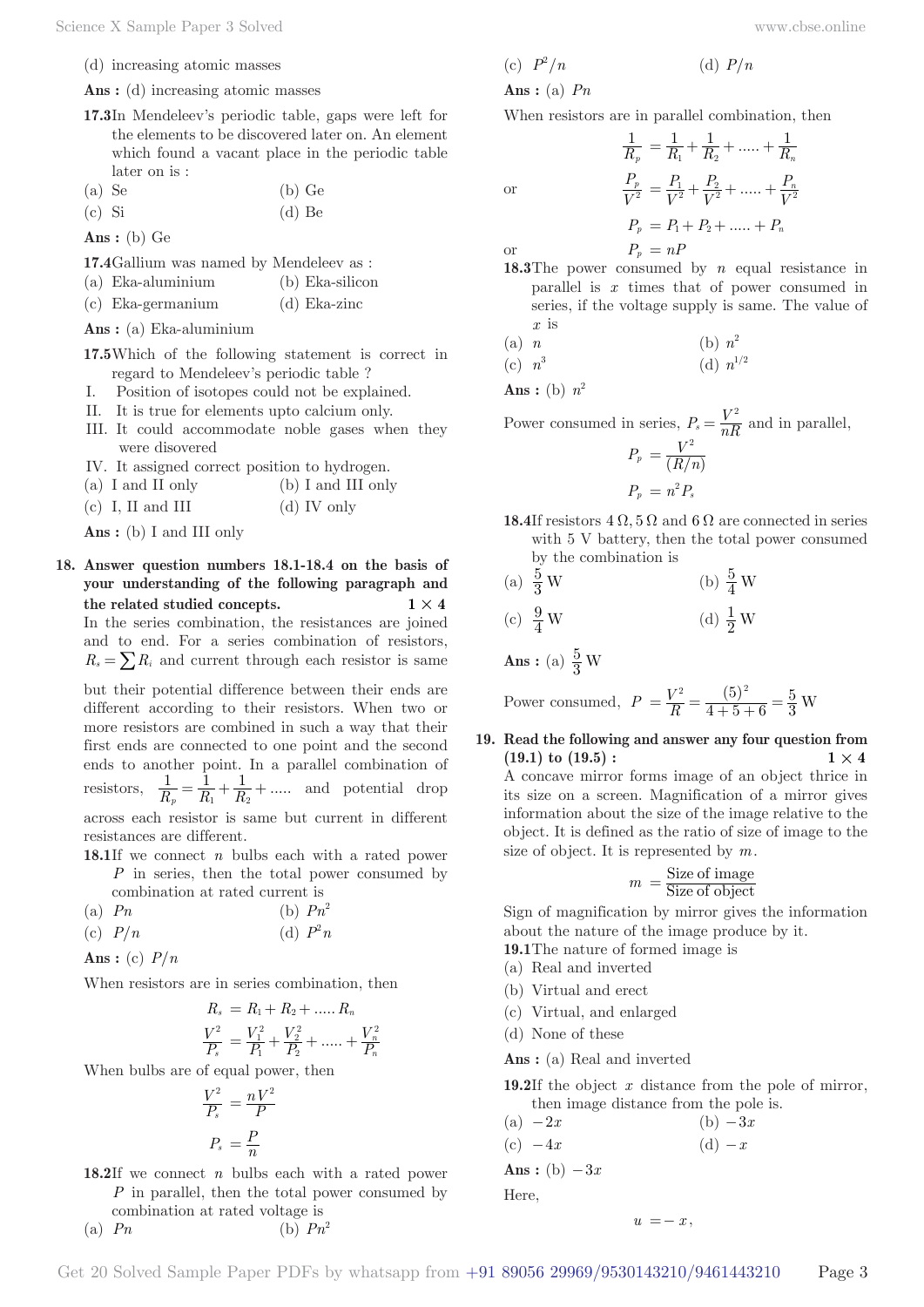$v = -3x$ 

**19.3** If the radius of curvature of mirror is R, then the relation between object distance, image distance and focal length of the mirror is.

(a) 
$$
\frac{1}{x} + \frac{1}{2x} = \frac{2}{R}
$$
   
\n(b)  $\frac{1}{x} + \frac{1}{3x} = \frac{2}{R}$    
\n(c)  $\frac{1}{x} + \frac{1}{3x} = \frac{2}{R^2}$    
\n(d)  $\frac{1}{(x)^2} + \frac{1}{(3x)} = \frac{2}{R}$ 

**Ans :** (b) 
$$
\frac{1}{x} + \frac{1}{3x} = \frac{2}{R}
$$
  
 $\frac{1}{x} + \frac{1}{3x} = \frac{2}{R}$  [*f* = *R*/2]

- **19.4** When an object is placed at infinity then the nature of image will be.
- (a) real, inverted, highly diminished
- (b) virtual, inverted, diminished
- (c) virtual, inverted, infinitely large
- (d) real, erect and smaller

**Ans :** (a) real, inverted, highly diminished

**19.5** An object is placed at the centre of curvature of a concave mirror. The distance between its image and the pole is

| (a) equal of $f$ | (b) between $f$ and $2f$ |
|------------------|--------------------------|
|------------------|--------------------------|

(c) equal of  $2f$  (d) greater than  $2f$ 

**Ans :** (d) greater than 2*f*

### **20. Different magnetic field patterns are produced by current-carrying conductors having different shapes.**  $1 \times 4$

The magnetic field lines around a straight conductor (straight wire) carrying current are concentric circles whose centres lie on the wire. It has been shown by experiments that the magnitude of magnetic field produced by a straight current carrying wire at a given point is : (i) directly proportional to the current passing in the wire, and (ii) inversely proportional to the distance of that point from the wire.

The magnetic field tines are circular near the current carrying circular loop. As we move away, the concentric circles representing magnetic field lines become bigger and bigger and at the centre the magnetic field lines are straight.

- **20.1** The direction of magnetic field developed around a current-carrying conductor can be easily found by the use of :
- (a) Fleming's left-hand rule
- (b) Left-hand thumb rule
- (c) Right-hand thumb rule
- (d) Fleming's right hand rule
- **Ans :** (c) Right-hand thumb rule
- **20.2** The diagram given below represents magnetic field caused by a current-carrying conductor which is :





(a) a solenoid (b) a long straight wire (c) a circular coil (d) a short straight wire

### **Ans :** (c) a circular coil

**20.3** The strength of magnetic field due to a straight conductor depends on the :

- (a) nature of conductor
- (b) current passing through the wire
- (c) direction of current
- (d) all of above

Ans : (b) current passing through the wire

- **20.4** Which of the following correctly describes the magnetic field near a long straight wire?
- (a) The field consists of straight lines perpendicular to the wire
- (b) The field consists of straight lines parallel to the wire
- (c) The field consists of radial lines originating from the wire
- (d) The field consists of concentric circles centred on the wire
- Ans : (d) The field consists of concentric circles centred on the wire
- **20.5** The strength of magnetic field inside a long current carrying straight solenoid is :
- (a) same at all points
- (b) minimum in the middle
- (c) found to increase from one end to the other
- (d) more at the ends than at the centre.

Ans : (a) same at all points

# **Section B**

**21.** What are enzyme? Do they play some role in our digestive system too? [2]

# **Ans :**

They are chemically proteinaceous biocatalyst, which increase or decrease the rate of a biochemical reaction.

The enzyme present in our digestive system help to breakdown of complex molecules of food into simpler ones.

**or**

What is the role of large intestine?

**Ans :** 

Water re-absorption occurs through villi, undigested food is stored in rectum and thrown out through anus. Exit is regulated by anal sphincter.

**22.** What is meant by hydro-tropism? Give an example.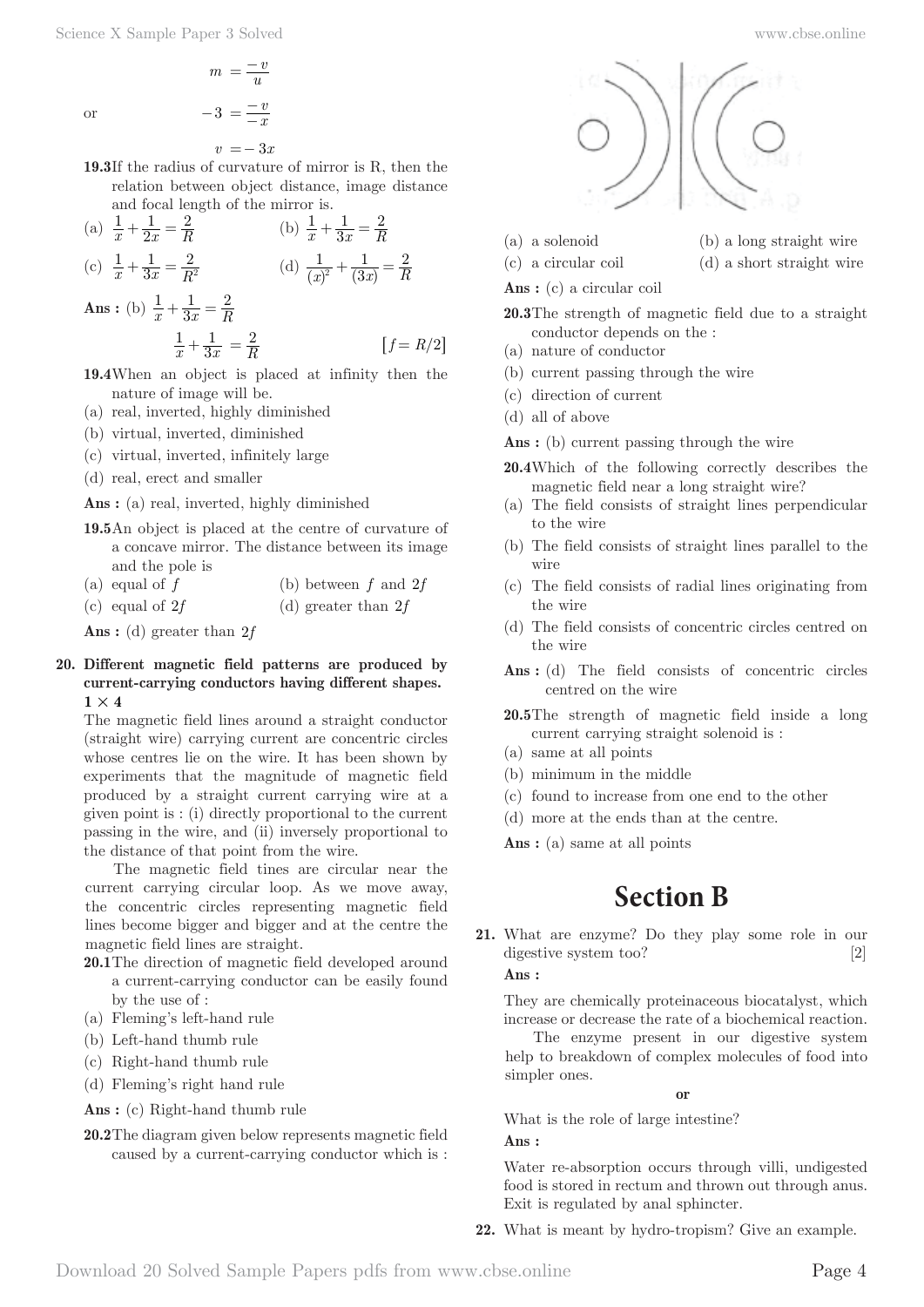# [2]

### **Ans :**

The response of a plant towards water is called hydrotropism. The roots of plants show positive hydrotropism.

**23.** Which of the following listed metals can displace zinc from its salt solution? Give reason for your answer with a chemical equation: [2]

Copper, Lead, Magnesium, Silver

#### **Ans :**

Magnesium can displace zinc from zinc salt solution because Mg is more reactive than zinc:

$$
Mg(s) + ZnSO_4(aq) \ \longrightarrow \ MgSO_4(aq) + Zn(s)
$$
 or

The reaction of metal X with  $\mathrm{Fe}_2\mathrm{O}_3$  is highly exothermic and is used to join railway tracks. Identify metal X. Write the chemical equation for the reaction.

# **Ans :**

X is Al.

$$
2\text{Al} + \text{Fe}_2\text{O}_3 \longrightarrow \text{Al}_2\text{O}_3 + 2\text{Fe}
$$

**24.** Find the voltmeter readings for the circuits I and II shown.  $[2]$ 







#### **Ans :**

Only circuit II, with a dot within the symbol of the plug key, is a closed circuit in which current is flowing and will show non-zero voltage. The voltmeter reading, for the set up shown, in II would be (nearly) equal to the voltage of the battery (i.e. 3 V).

# **25.** Give reasons for the following : [2]

- i. Non-metals, in general, do not displace hydrogen from dilute acids.
- ii. Aluminium easily combines with oxygen but still it can be used for making kitchen utensils.
- **Ans :**
- Elements those are more reactive than hydrogen can displace it from dilute acids. Non-metals are less reactive than hydrogen and hence cannot displace it from dilute acids.
- ii. Aluminium on reaction with oxygen forms a layer of aluminium oxide which prevents its further corrosion and hence it can be used for making utensils.
- **26.** List in a tabular form two differences between a voltmeter and an ammeter. [2] **Ans :**

|    | Voltmeter                                                                                                              | Ammeter                                            |
|----|------------------------------------------------------------------------------------------------------------------------|----------------------------------------------------|
|    | It is used to measure It is used to measure<br>$\alpha$ across two points in an electric circuit.<br>electric circuit. | potential difference electric current in an        |
|    | Its resistance is very Its resistance is very<br>high.                                                                 | low.                                               |
| 3. | An voltmeter is An ammeter<br>in an electric circuit. $\parallel$ an electric circuit.                                 | is<br>connected in parallel connected in series in |

# **Section C**

- **27.** i. Name the plant used by Mendel to carry out his experiments. [3]
	- ii. Study the following cross and answer the questions that follow :

| Parents | Green and                 | $\times$ | Yellow and    |
|---------|---------------------------|----------|---------------|
|         | Round seed                |          | Wrinkled seed |
|         | F <sub>,</sub> Generation |          | All Green and |
|         |                           |          | Round seeds   |

| $F_{\alpha}$ Generation | Green and   | Green and    |
|-------------------------|-------------|--------------|
|                         | Round $(9)$ | Wrinkled (3) |
|                         | Yellow and  | Yellow and   |
|                         | Round $(3)$ | Wrinkle      |

- (a) List the dominant and recessive characters.
- (b) Are the characters linked or independent?

## **Ans :**

- i. Garden Pea (Pisum sativum)
- ii.
	- (a) Dominant characters are green colour and round shape. Recessive characters are yellow colour and wrinkled shape.
	- (b) These characters are independent.

# **or**

- i. Differentiate between sensory neurons and motor neurons.
- ii. How is brain protected in our body?
- iii. Name the part of the brain responsible for precision of voluntary actions and maintaining body posture and balance of the body.

#### **Ans :**

i. Sensory neurons bring the impulses received by the sense organs to the brain and the spinal cord.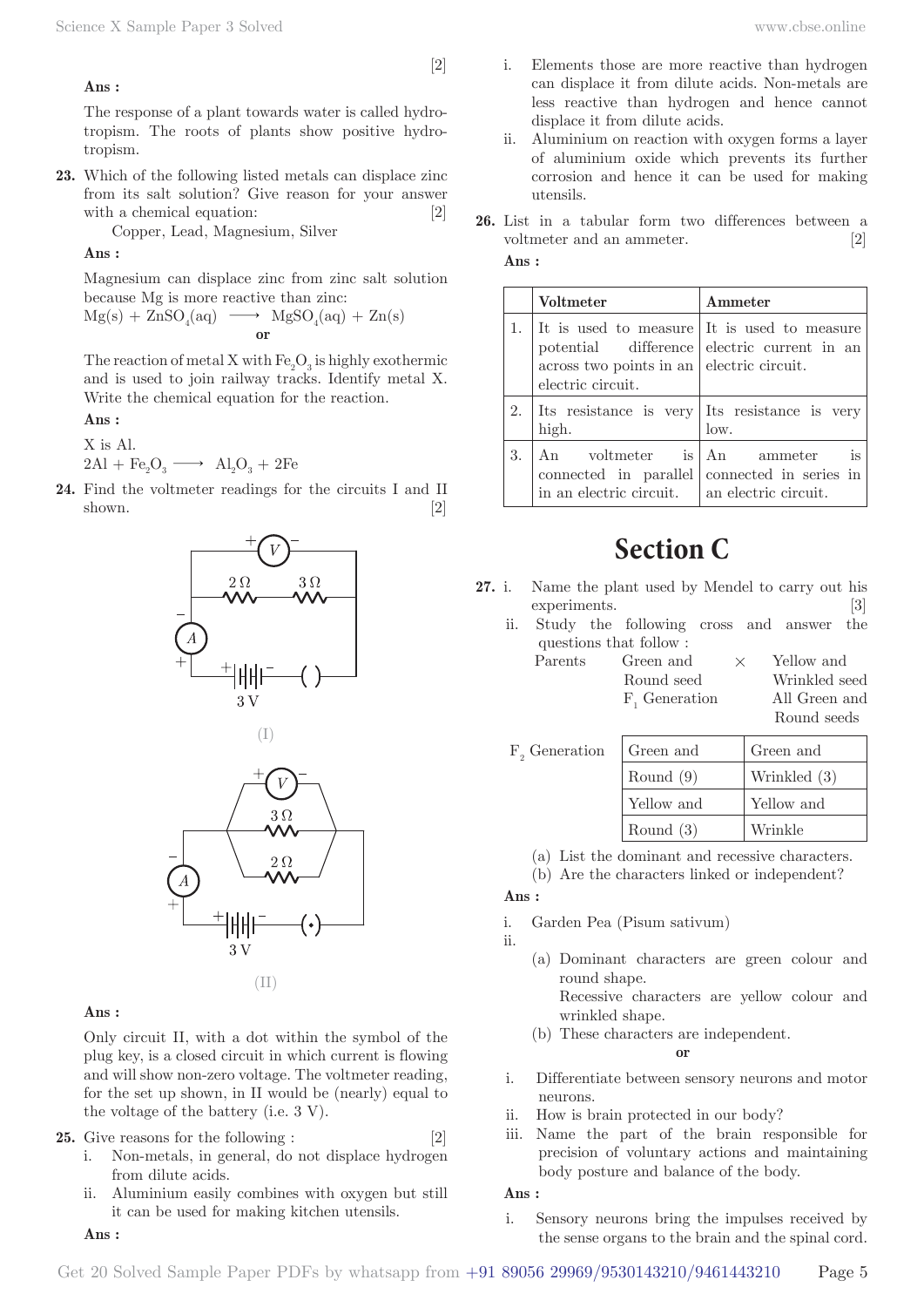The motor neurons carry the message from the brain and the spinal cord to the affected muscles or the glands.

- ii. Brain is protected by the cranial bones and meninges.
- iii. Cerebellum is responsible for precision of voluntary actions, maintaining body posture and balance of the body.
- **28.** The ozone layer is formed high up in the atmosphere by the action of ultraviolet radiation on oxygen gas. The damage of the ozone layer leads to variation in rainfall, ecological disturbances and other effects in global food supply. United Nations Environment programme (UNEP) has signed an agreement to limit this damage in 1986. [3]
	- i. Where is ozone layer found in the atmosphere?
	- ii. How is ozone layer formed in the atmosphere?
	- iii. How can you contribute in saving the ozone layer?

#### **Ans :**

- i. The ozone layer is found in the stratosphere.
- ii. The ultraviolet radiation coming from the sun splits oxygen gas into free oxygen atoms.

$$
O_2 \xrightarrow{\text{UV radiation}} O + O
$$

 These very reactive oxygen atoms react with oxygen molecules to form ozone molecules.

 $O_2 + O \longrightarrow O_3$ <br>(Ozone molecule)

- iii. Use of synthetic chemicals such as chlorofluorocarbons (CFCs) used as refrigerants and in fire extinguishers, methane  $(CH<sub>4</sub>)$  and oxides of nitrogen  $(N_2O)$  should be minimised for saving the ozone layer. By organising an awareness camp we can make people aware about the ill effects of destruction of ozone layer.
- **29.** Write equations to show the presence of all ions in the aqueous solutions of : [3]
	- i.  $CH<sub>3</sub>COOH$
	- ii.  $H_3PO_4$
	- iii. HI

**Ans :** 

i. CH<sub>3</sub>COOH + H<sub>2</sub>O  $\Longleftrightarrow$  CH<sub>3</sub>COO<sup>-</sup>(aq) + H<sub>3</sub>O<sup>+</sup>

ii. 
$$
H_3PO_4 + 3H_2O \implies 3H_3O^+ + PO_4^{3-}(aq)
$$

iii.  $HI + H_2O \implies H_3O^+ + I^{-}(aq)$ 

**30.** Mention the components of the transport system in highly organised plants. State the functions of these components. [3]

**Ans :** 

Transport system in highly organised plants consists of xylem and phloem.

- i. **Xylem**–Xylem moves water and minerals obtained from the soil. It consists of tracheids, vessels, xylem fibres and xylem parenchyma.
- ii. **Phloem**–Phloem transports products of photosynthesis from the leaves to other plant parts. It consists of sieve tubes, companion cells, phloem fibres and phloem parenchyma.

**31.** (i) Name all the digestive enzymes present in our

digestive system.

(ii) Explain the process of digestion of carbohydrates, fats and proteins. [3]

**Ans :** 

i. The digestive enzymes present in our digestive system are:

 Salivary amylase, pepsin, trypsin, lipase, pancreatic amylase and lipase.

ii. **Carbohydrates :** It is acted upon by salivary amylase in mouth, which converts complex insoluble starch into simple sugar form. The food with carbohydrate which is not digested in mouth, then it is digested by amylase from the pancreas to form glucose.

**Fats :** Bile from liver breaks the big globules of fats into smaller ones and is acted upon by lipase from pancreas, which digest fats into fatty acids. **Proteins :** Proteins are first digested by pepsin in stomach to form peptones. This is further digested by trypsin from pancreas to form amino acids.

 The enzymes present in small intestine finally convert protein to amino acids, complex carbohydrates into glucose and fats into fatty acids and glycerol.

**32.** Why does the sun appear reddish early in the morning? Will this phenomenon be observed by an observer on the moon? Justify your answer with a reason. [3] **Ans :** 

Early in the morning, the sun is near the horizon, sunlight reaches us after covering a longer distance through thick layers of atmosphere. So the most of the blue light and other light of shorter wavelengths are scattered away by the particles in the atmosphere. The light that reaches us is of longer wavelengths such as red light thus giving a reddish appearance.

This phenomenon will not be observed by an observer on the moon because of the absence of atmosphere on the moon.

- **33.** What is ethanol? Draw the structure of ethanol molecule. How does ethanol behave with the following: i. Sodium
	- ii. Excess of con. sulphuric acid at 443 K ?

Write chemical equation for each reaction. [3] **Ans :** 

Ethanol is the second member of the homologous series of alcohols.

$$
\begin{array}{c}\n\text{H} & \text{H} \\
\text{H} - \text{C} - \text{C} - \text{OH} \\
\text{H} & \text{H} \\
\text{H} & \text{H}\n\end{array}
$$

i. Ethanol reacts with sodium to liberate hydrogen gas.

$$
2CH_3CH_2OH + 2Na \xrightarrow{\hspace*{1.5cm}} 2CH_3CH_2ONa + H_2
$$
 
$$
Solium ethoxide
$$

ii. Concentrated hydrochloric acid dehydrates ethanol to ethene.

$$
CH_3CH_2OH \xrightarrow[443\,K]{{\rm Conc.}\,H_2SO_4} CH_2=CH_2+H_2O
$$

# **Section D**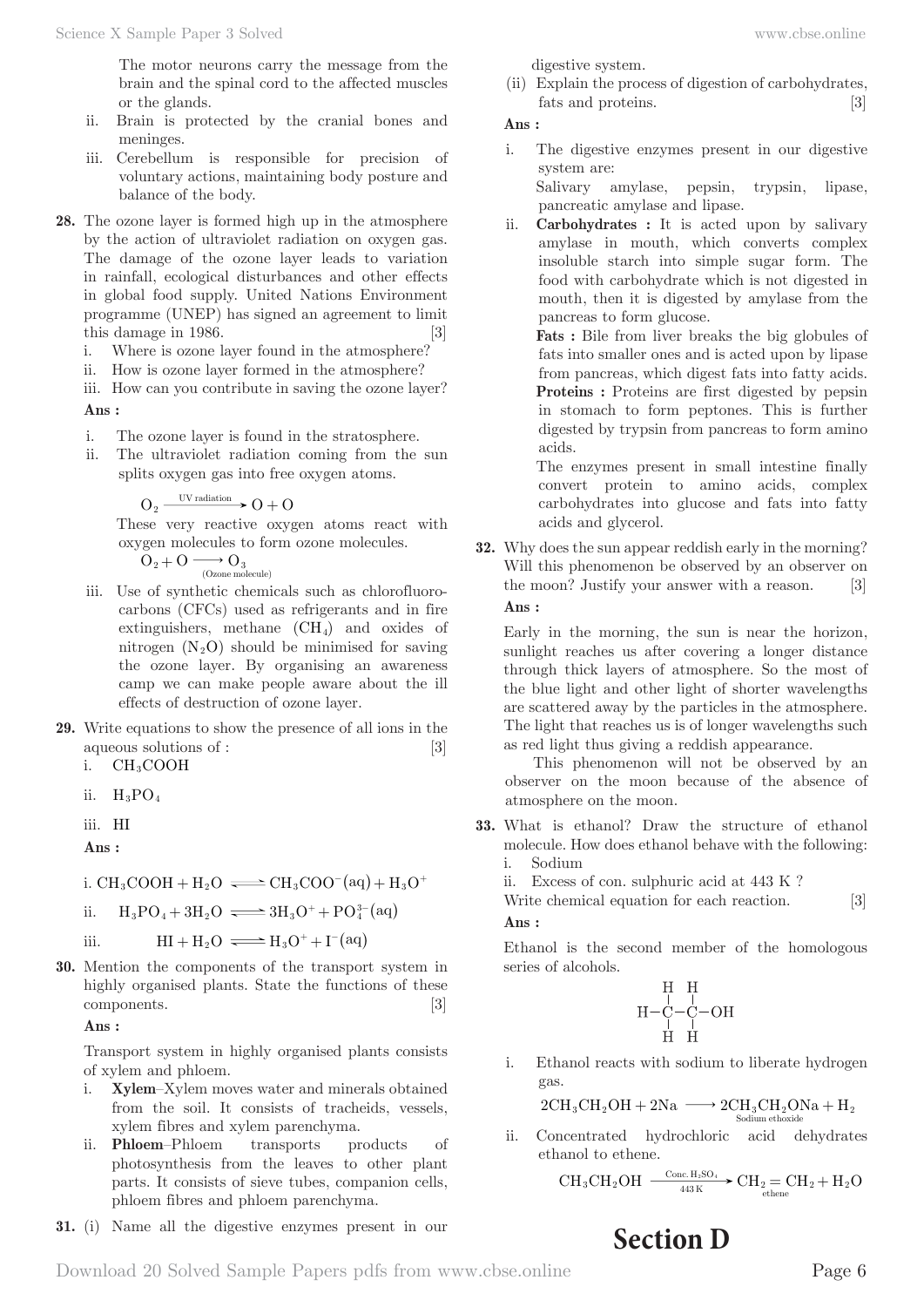- **34.** An element X (atomic number 17) reacts with an element Y (atomic number 20) to form a divalent halide.
	- i. Where in the periodic table are elements X and Y placed?
	- ii. Classify  $X$  and  $Y$  as metal (s), non-metal(s) or metalloid(s).
	- iii. What will be the nature of the oxide of element Y? Identify the nature of bonding in the compound formed.
	- iv. Draw the electron dot structure of the divalent halide. [5]

#### **Ans :**

- i. X belongs to Group 17 and 3rd period. Y belongs to Group 2 and 4th period.
- ii. X—Non-metal, Y—Metal
- iii. Basic oxide; Ionic bonding
- iv.





State the reason why?

- i. Carbon is not used to reduce the oxides of sodium or aluminium.
- ii. An iron strip is dipped in a blue copper sulphate solution turns the blue solution pale green.
- iii. Metals replace hydrogen from acids whereas nonmetals do not.
- iv. Calcium does not occur free in nature.
- v. Zinc is used in the galvanisation of iron and not the copper.

#### **Ans :**

- i. Sodium or aluminium have a great affinity for oxygen and therefore cannot be reduced by carbon. Hence, carbon is not used to reduce the oxides of sodium or aluminium.
- ii. When an iron strip is dipped in a blue copper sulphate solution, iron metal. reacts with copper sulphate solution and displaces copper from copper sulphate solution. Hence, the colour of the solution gradually changes to pale green.
- iii. The ionisation energy of metals is higher than hydrogen, so they can replace hydrogen from metals whereas ionisation energy of non-metals is lower than that of hydrogen, hence, they cannot displace hydrogen from acids.
- iv. Calcium is very reactive and combine with oxygen or water vapour present in air to form compounds. Hence, these metals are not found in the free state in nature.
- v. Zinc is used in the galvanising of iron because zinc being a more active metal than iron will get oxidised first as it is coated over the surface of iron. Thus, iron escapes rusting. Copper is less reactive than iron hence, it will not react with iron and does not form any oxide layer it.
- **35.** i. Draw a diagram depicting the Human Alimentary Canal and label on it, Gall Bladder, Liver and

Pancreas.

- ii. State the roles of liver and pancreas.
- iii. Name the organ which performs the following functions in humans :
	- (a) Absorption of digested food.

(b) Absorption of water [5]

**Ans :**  i.



Human Alimentary canal

- ii. The liver secretes bile which contains bile pigments and bile salts. Bile emulsifies fats present in the food. The pancreas releases the pancreatic juice into the duodenum. The pancreatic amylase breaks down starch and other carbohydrates into glucose.
- iii. (a) Small intestine

(b) Large intestine

**36.** "A convex lens can form a magnified erect as well as magnified inverted image of an object placed in front of it." Draw ray diagrams to justify this statement stating the position of the object with respect to the lens in each case.

An object of height 4 cm is placed at a distance of 20 cm from a convex lens of focal length

10 cm. Use lens formula to determine the position of the image formed. [5]

# **Ans :**

**For magnified erect image** – Object is between the optical centre and principal focus of a convex lens.



**For magnified inverted image** – Object is between F and 2F of a convex lens.